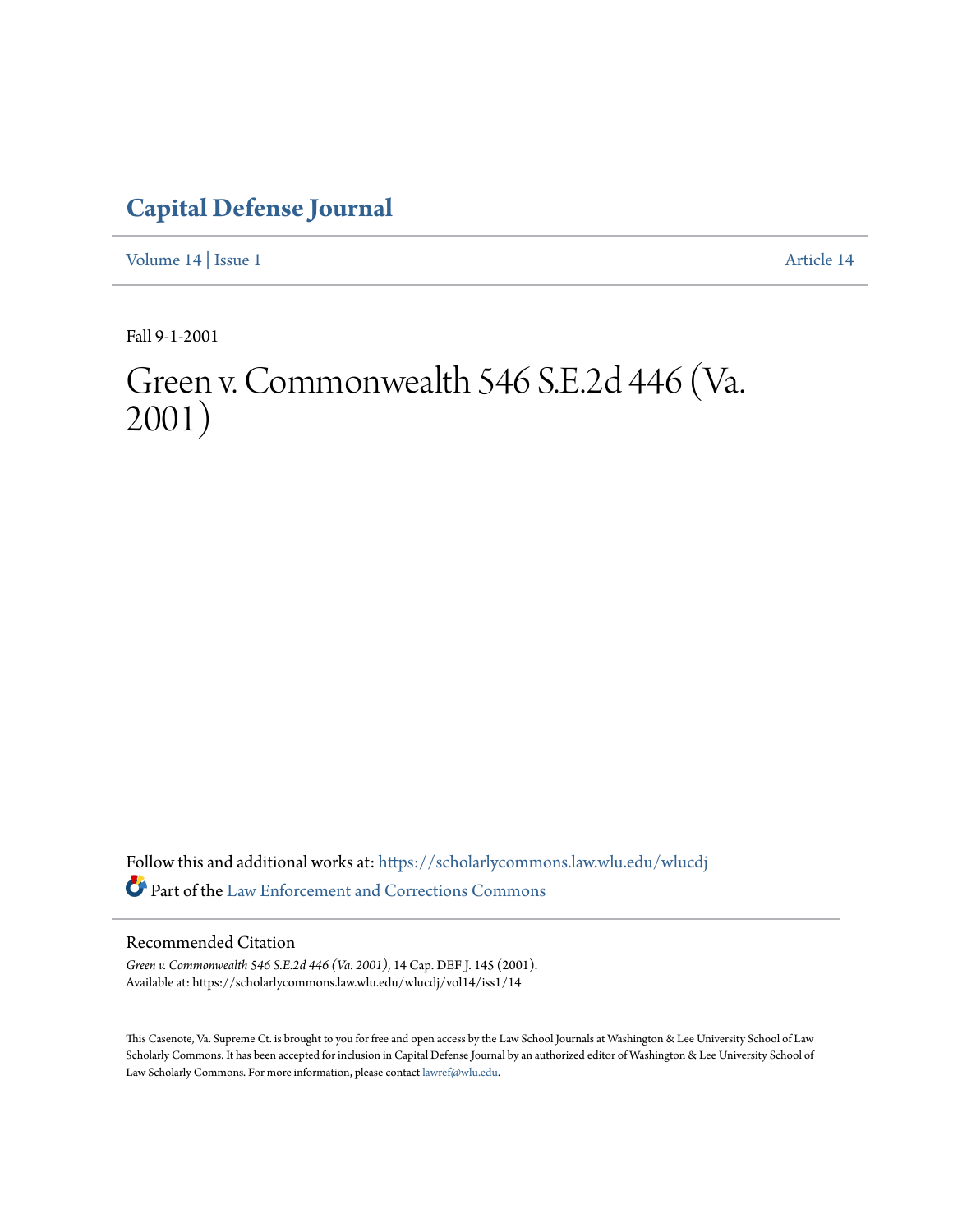### **Green** v. Commonwealth 546 **S.E.2d** 446 (Va. 2001)

#### *. Faas*

Kevin Green ("Green") was convicted of capital murder for the killing of Patricia L. Vaughn during the commission of a robbery and was sentenced to death. On appeal, Green challenged the circuit court's denial of a motion to exclude two potential jurors, Charles Overby ("Overby') and Edith Pearson ("Pearson"). During voir dire, Overby stated that he believed in "an eye for an eye, tooth for a tooth," and that the defendant "didn't give his victim any consideration when he took their life."' Pearson, on the other hand, indicated that she had already decided that the defendant was guilty of the charges on the basis of

**1.** Green v. Commonwealh, 546 **S.E2d** 446,448 (Va. 2001). The court cited much of the colloquy of Overby's voir **dire.** The critical aspects of Overby's voir **dire** included the following:

THE COURT: Do you know of any bias or prejudice whatsoever which would keep u from being able to give a fair trial both to the Commonwealth and to the accused MROVERBY: I onlyielieve in the Bible an eye for an **eye,** tooth for **a** tooth... THE COURT: This case involves the possibility of capital punishment. Do you have any opinion such as would prevent you from convicting anyone of an offense punish-<br>able with death?<br>MR. OVERBY: No, sir...

(DEFENDANT'S ATTORNEY]: Would you always vote to impose the death penalty<br>in every case where a defendant is found guilty of a capital offense?<br>MR. OVERBY: Yes, sir. If it was proven guilty, yes, sir, I would vote for guil

**IDEFENDANTS ATTORNEY:** If the Commonwealth proves it beyond a reason-<br>able doubt that the defendant committed a capital offense, you would vote for the death penalty?<br>MR. OVERBY: Yes.

[DEFENDANI'S ATTORNEY]: You would not give any consideration to a lesser

penalty?<br>MR. OVERBY: No. He didn't give his victim any consideration when he took their life **....**

[DEFENDANT'S ATTORNEY]: The two possibilities, Mr. Overby, if [the defendant] is found guilty of a capital offense would be, one, death and, number two, life<br>without parole. And what we would like to be sure is that if the Commonwealth proves beyond a reasonable doubt he's **guiltyof** a capital offense, are yqu **going to vote** automatcally for death or can you give **it** your consideration to vote for **life** without

MR. OVERBY: I would give consideration to vote for life, but still there again, as I<br>said, I would vote an eye for an eye as the Bible says.<br>[DEFENDANT'S ATTORNEY]: What I'm thinking, you correct me if I'm wrong.

that what you are saying is if he is proved guily beyonda reasonable doubt of a capiti offense you are **goig** to vote deth?

MR- OVERBY: **It** it should be. Right, yes, sir.

Id at 448-49.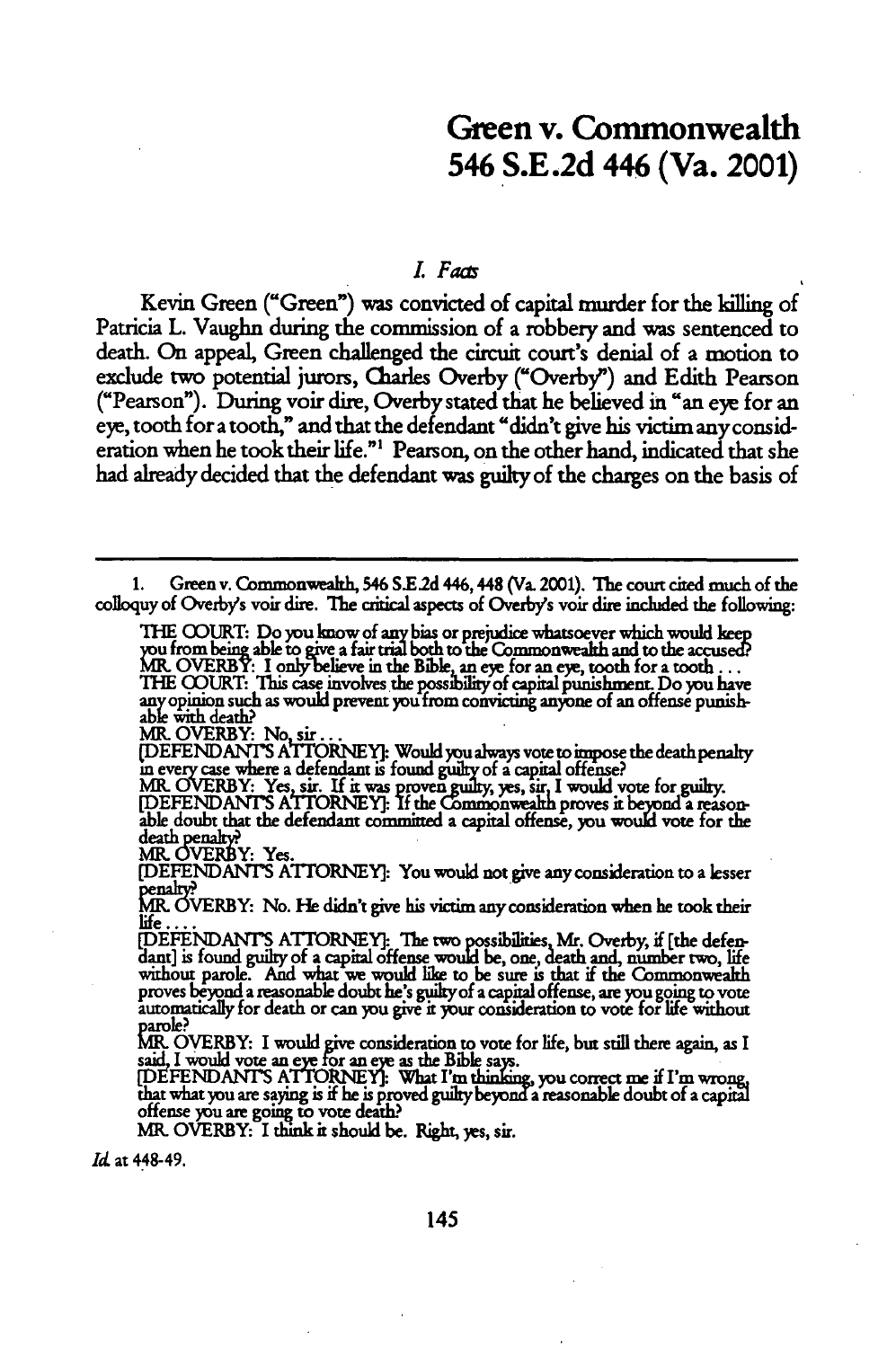newspaper accounts she had read prior to trial.<sup>2</sup> The circuit court nevertheless seated both prospective jurors over defense objections.<sup>3</sup>

#### *II. Holding*

The Supreme Court of Virginia held unanimouslythat the trial court abused its discretion and committed manifest error in seating the challenged jurors.4 The court reversed the capital murder conviction and death sentence and remanded the case for a new trial.<sup>5</sup>

#### *III. A ralysis* / *A pplication in V irginia*

The question before the court on appeal was whether the circuit court abused its discretion in refusing to remove Overby and Pearson from the jury panel 6 Writing the opinion of the court, Justice Hassell explained that the circuit court abused its discretion by empaneling jurors when there was a reasonable doubt as to their impartiality.' The court held that Overby's statements reflected a strong belief in capital punishment and were sufficient to create a reasonable

2. *Id* at 449. The critical aspects of Pearson's voir dire included the following:

THE (OURT: Do you know anything about (the case]) Have you ever read about **it,** heard about it?

MS. PEARSON: Read a little bit in the paper . . .<br>THE COURT: Have you formed any opinion or expressed any opinion as to the guilt or innocence of [the defendant]?<br>MS. PEARSON: No. I suppose he's guilty

THE COURT: Why do you suppose he's guilty?<br>MS. PEARSON: Well, just from what I read. They say he was there . . .<br>[DEFENDANT'S ATTORNEY]: Do I understand you to say in answer to the<br>[udge's questions that you suppose the de

**MS. PEARSON: Yes.** 

[DEFENDANT'S ATrORNEY]: Do you feel like the defense is going to have to prove him innocent to you if you sit as a juror?<br> **MS. PEARSON:** Yes, I suppose I do...<br> **[DEFENDANITS ATTORVEY**]: If we presented no evidence at all, the defense,

then am I assuming correctly that you have made up your mind that you would find<br>him guilty of the charge?<br>MS. PEARSON: Yes . . .

**[DEFENDANTS** ATrORNEY1 Do **you** understand that the defense under the law doesn't have to produce any evidence?

**MS. PEARSON:** Yes.

[DEFENDANT'S ATTORNEY]: All right. Understanding that, if we don't, is your verdict in this case – Are you telling us right now it's going to be guilty if we don't<br>present any evidence, the defense?<br>MS. PEARSON: I feel so.

*Id* at 449-50.

- **3.** *Id* at 449-50.
- 4. *Id* at 451.
- **5.** *Id* at 452.
- *6. 1d* at447.
- *7. Id* at 452.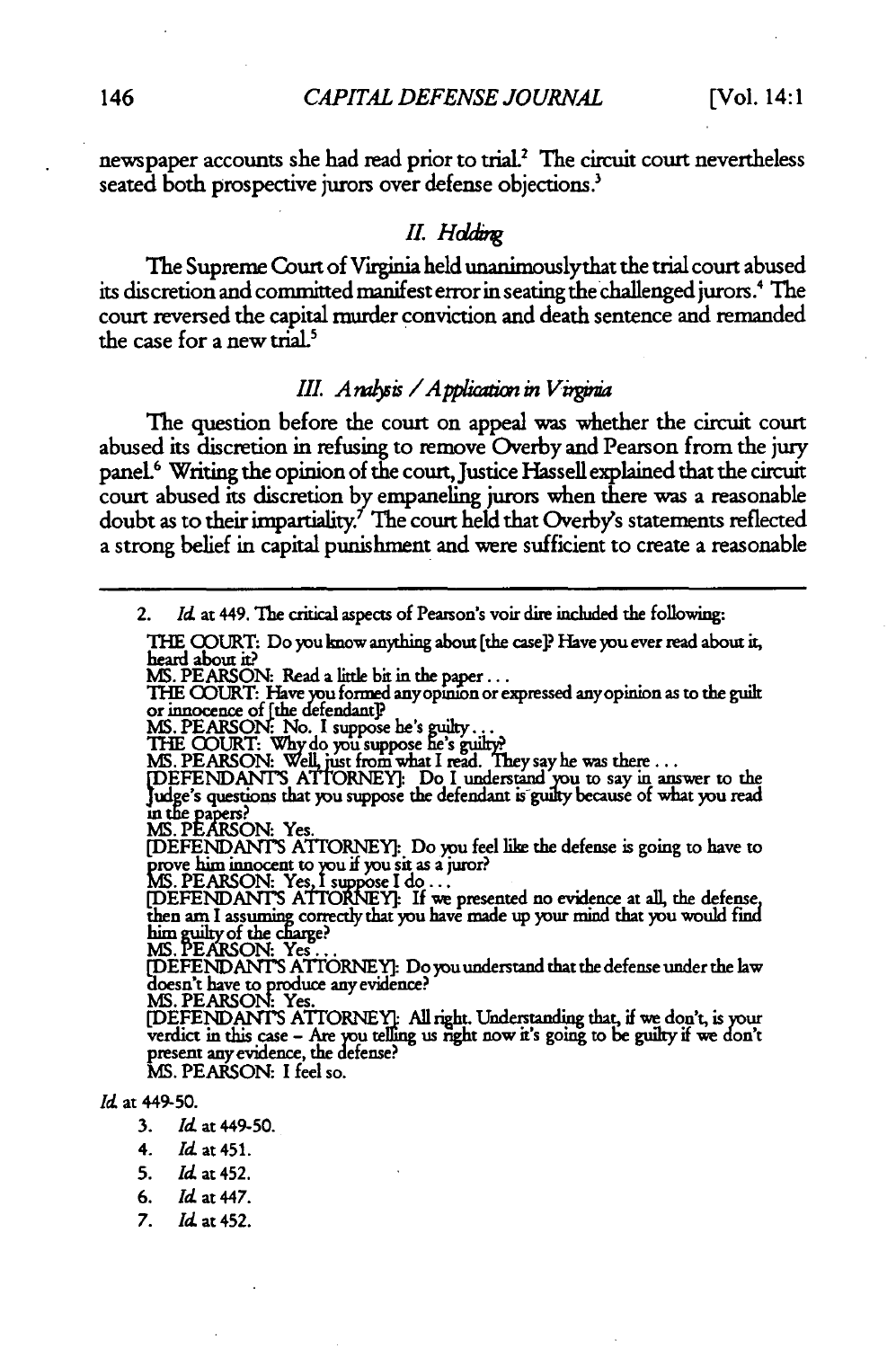doubt as to his ability to vote for a sentence other than death in the event of a guilty verdict.<sup>8</sup> The unanimous decision was the first time the Supreme Court of Virginia has reversed a death sentence for the seating of a juror who was biased in favor of death.<sup>9</sup> The court similarly found that Pearson's views reflected that she held preconceived notions of the guilt of the defendant and might not be able to reach an impartial determination on guilt or innocence."0

The court went on to hold that the trial court's abuse of discretion constituted reversible error.<sup>11</sup> The voir dire of both jurors reflected at least the possibility that either or both was biased toward guilt (Pearson) and death (Overby). Since all questions about juror qualifications must be resolved in favor of the defendant, the court explained that a juror's abilityto give a defendant an impartial trial cannot be left to chance.<sup>12</sup>

#### *A. In rf/r Vui,\* Code Swi,8.o1-358*

The Code of Virginia provides that a party may question any juror as to whether she is related to any party, is interested in the cause, has a fixed opinion regarding the cause, or "is sensible of any bias or prejudice therein" and may object to any juror that appears biased. 3 The language of Section 8.01-358 is directed more toward guilt or innocence bias than toward the juror's predilections in sentencing and, indeed, the text of Section 8.01-358 has been used by trial judges to restrict capital voir dire. The Supreme Court of Virginia's treatment of jurors Pearson and Overby in *Green* makes clear that counsel-conducted voir dire, granted by Section 8.01-358, extends equally to trial on guilt or innocence and sentence. As to juror Pearson, who was predisposed to guilt, the court found that "she had formed firm opinions which would have impaired her ability to be impartial and stand indifferent in the cause." 4 Similarly, when discussing juror Overby, who was predisposed to the death sentence, the court stated that "he had formed a fixed opinion about the punishment that the defendant should

**8.** *Id*

**9.** Sageg,Schmittv.Commowealth,547SE.d 186,195 (Va.200[1 (rejectingclaimthat trial court abused its discretion by seating jurors who expressed willingness to automatically vote for death penalty).

**10. Gw;** 546 S.E.2d at 452.

**11.** *Id* at 451.

12. *Id* at 452 (citing Breeden v. Commonwealth, **227** S.E.2d 734, **735** (Va. **1976)).**

**13.** VA. **GODE** ANN. **§** 8.01-358 (Mlfchie 2000). The statute reads, in pertinent part:

The court and counsel for either party shall have the **right** to examine under oath any person who is called as a juror therem and shall have **e** right to ask such person or ruror direcyanyrelevant question to ascertain whether he *ii* related to either **pary,** or has **any** interest **in** the cause, or has expressed or formed **any** pinion, **or** is sensible of any bias or prejudice therein; and the party objecting to any juror may introduce any competent evidence in support of the objectic

*Id*

14. Green, 546 S.E.2d at 452.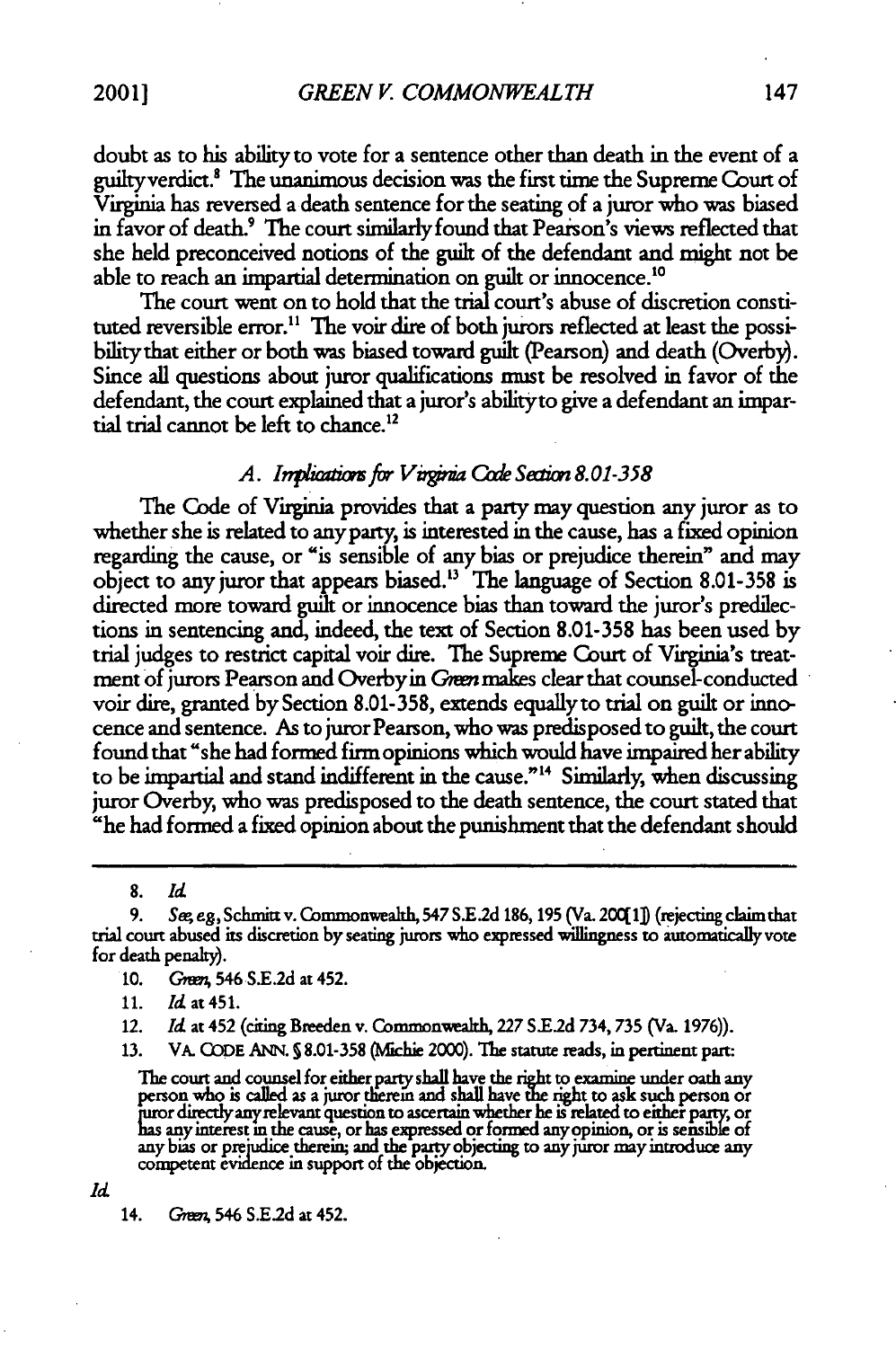receive if the defendant were convicted of a capital offense and, thus, Overby was not impartial and 'indifferent in the cause."<sup>15</sup> The identity of language and the very direct connection of that language with the text of Section 8.01-358 can only mean that the Section 8.01-358 issues, especially the "opinion" and "bias" issues, applyto capital voir dire. Section 8.01-358, therefore, mandates counselconducted capital voir dire exploring a juror's predisposition toward the death penalty.<br>If *Green* left any doubt about the reach of Section 8.01-358, that doubt was

erased by the Court of Appeals of Virginia in *Hill v Commonwealth*.<sup>16</sup> Hill is a felony case in which the trial court refused to allow defense counsel to ask on voir dire whether a prospective juror could "consider the full range of penalty for the charges."<sup>17</sup> The court of appeals reversed and remanded for a new sentencing proceeding, holding that the defense was entitled to explore juror bias as to sentence.<sup>18</sup> In its unanimous opinion, the court explained that "in order for counsel to properlyexplore [sic] whether the jurypanel maybe irrevocablybiased toward one end or the other of the sentencing spectrum, it is proper for counsel to inform the panel of the sentencing parameters."" The court maintained that re-sentencing was necessary, because the defendant did not receive an opportunityto determine whether the jurors "stood indifferent in the cause."20 The *Hill* opinion explicitly relied on the language of Section 8.01-358.<sup>21</sup> *Hill* and *Green* require trial courts to permit counsel-conducted voir dire into sentencing issues.

#### *B. Prior Discretion Restricting Cases*

*Green* falls in a line of cases suggesting that the Supreme Court of Virginia is reining in the discretion that trial judges enjoy in determining whether to exclude a prospective juror for cause. Generally, the appellate courts in Virginia will deferentially review the trial court's determinations that a juror is impartial on the issues of guilt or innocence and sentencing. This is because the trial court is in a better position to make those decisions.<sup>22</sup>

The court took a similar limiting approach in *Medici v Commonwealth*.<sup>23</sup> The defendant was charged with, inter alia, rape and attempted forcible sodomy.<sup>24</sup> At

**15.** *Ict*

16. See also *Hill v. Commonwealth*, 550 S.E.2d 351, 352-53 (Va. Ct. App. 2001).

**18.** *Id* at 354.

20. *Id*

21. *Id* at 352-53.

22. Sw *eg,* Lovitt v. Commonwealth, **537 S.E.2d 866,875** (Va. 2000) (holding that the trial court is in a superior position to determine juror's qualifications and that trial court's ruling will not be disturbed absent clear abuse of discretion).

**23.** Medici v. Commonwealth, **532 S.E.2d** 28 (Va. 2000).

24. Id at 29.

*<sup>17.</sup>* **Id** at 352.

<sup>19.</sup> *Id*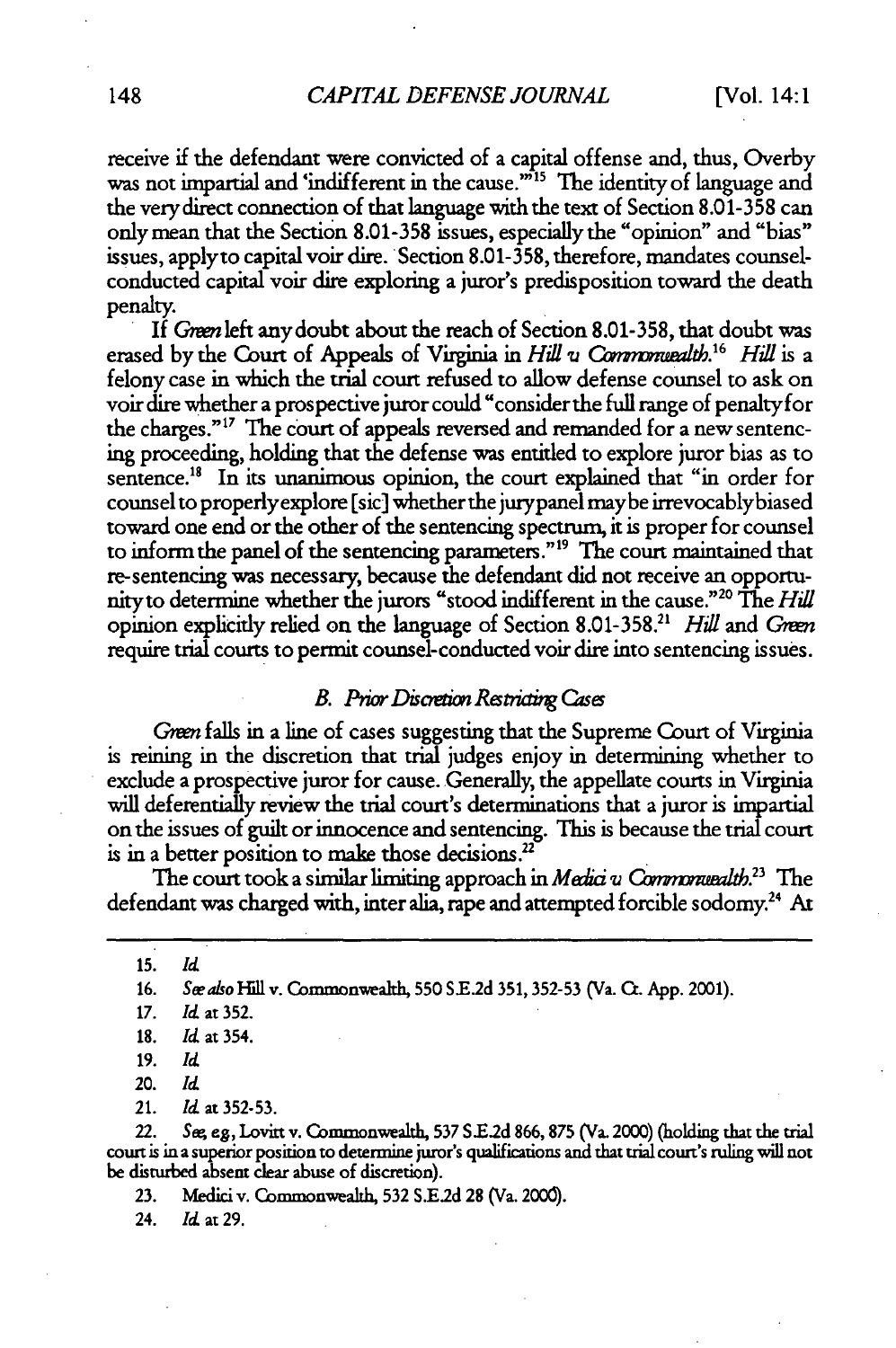voir dire, Medici moved to strike Inga Bennett from the panel because Bennett's husband had been murdered and both Medici and the alleged murderer of Bennett's husband were represented by the public defender's office.<sup>25</sup> The trial court refused, however, to strike Bennett for cause because the prospective juror "was very adamant that she could be objective in the case."<sup>26</sup> The Supreme Court of Virginia reversed, holding that even if Bennett was convinced that she could be impartial, the diminution of public confidence in the process resulting from the appearance of bias mandated reversal.<sup>27</sup>

The Media court relied heavily on *Cantrell v Creus*,<sup>28</sup> a tort action in which the trial court denied the defendant's motion to strike a prospective juror.<sup>29</sup> During voir dire, prospective juror Clingempeel admitted that she was represented by an attorney in the same firm as the plaintiff's counsel.<sup>30</sup> Clingempeel also stated that she was represented bythe attorneyin a tort cause similar to that at issue in the case.<sup>31</sup> In ruling on the defendant's motion to strike, the trial court stated that in that particular jurisdiction the association of Clingempeel and the plaintiff's counsel was not prejudicial per se and would not necessarily lead to obvious bias.32 The Supreme Court of Virginia reversed and remanded for a new trial, stating public confidence in the **integrity of** trials could not be sustained when a client of a firm representing one **of** the parties to the action was permitted to sit on the jury, even if the juror sincerely believed that she could be impartial.<sup>33</sup>

In *City of Virginia Beach v Giant Square Shopping Center Co.*<sup>34</sup> the Supreme Court of Virginia ruled in an eminent domain case that the trial court abused its discretion for failing to strike a prospective commissioner.3 During voir **dire,**

- **27.** *Id at* **31.**
- **28. 523 S.E.2d 502** (Va. 2000).
- **29.** Cantrell v. Crews, **523** S **E2 d** 502, **503** (Va. 2000).
- 30. *Id*
- **31.** *Id*
- 32. *Id*

**33.** *Id* at 504. Cam **Barrett** v. Commonwealh, 542 **S.E2d** 23,26 (Va. **Q.** App. 2001) (en banc). In Barrett, defendant was charged with assaulting a police officer. Barrett, 542 S.E.2d at 24. **The** circuit court permitted a juror to sit who was the brother to one of the police officers on the scene of the incident. *Id* at 24-25. **The** juror admitted in voir dire that he would be likelyto assign more credibility to his brother's testimony than to the testimony of the defendant, but maintained that he could remain impartial *Id* at 24. The Court of Appeals of Virginia held that the circuit court did not commit error in seating the juror because the record showed that the prospective juror was capable of remaining impartial in spite of his familial relationship to one of the Commonwealh's witnesses. *Id* at **26.**

34. 498 *S.E2d* **917** (Va. **1998).**

**35.** Cty of Virginia Beach v. **Giant Square** Shopping Cr. **Co.,** 498 *S.E2d* **917, 919** (Va. **1998).** In eminent domain cases, the **value of** compensation for the land taken is determined by "disinterested freeholders" serving as commissioners. *Id* **at 918** (citing VA. **CODE ANN. 5** 25-4620

**<sup>25.</sup> Id** at **30.**

**<sup>26.</sup>** *Id*